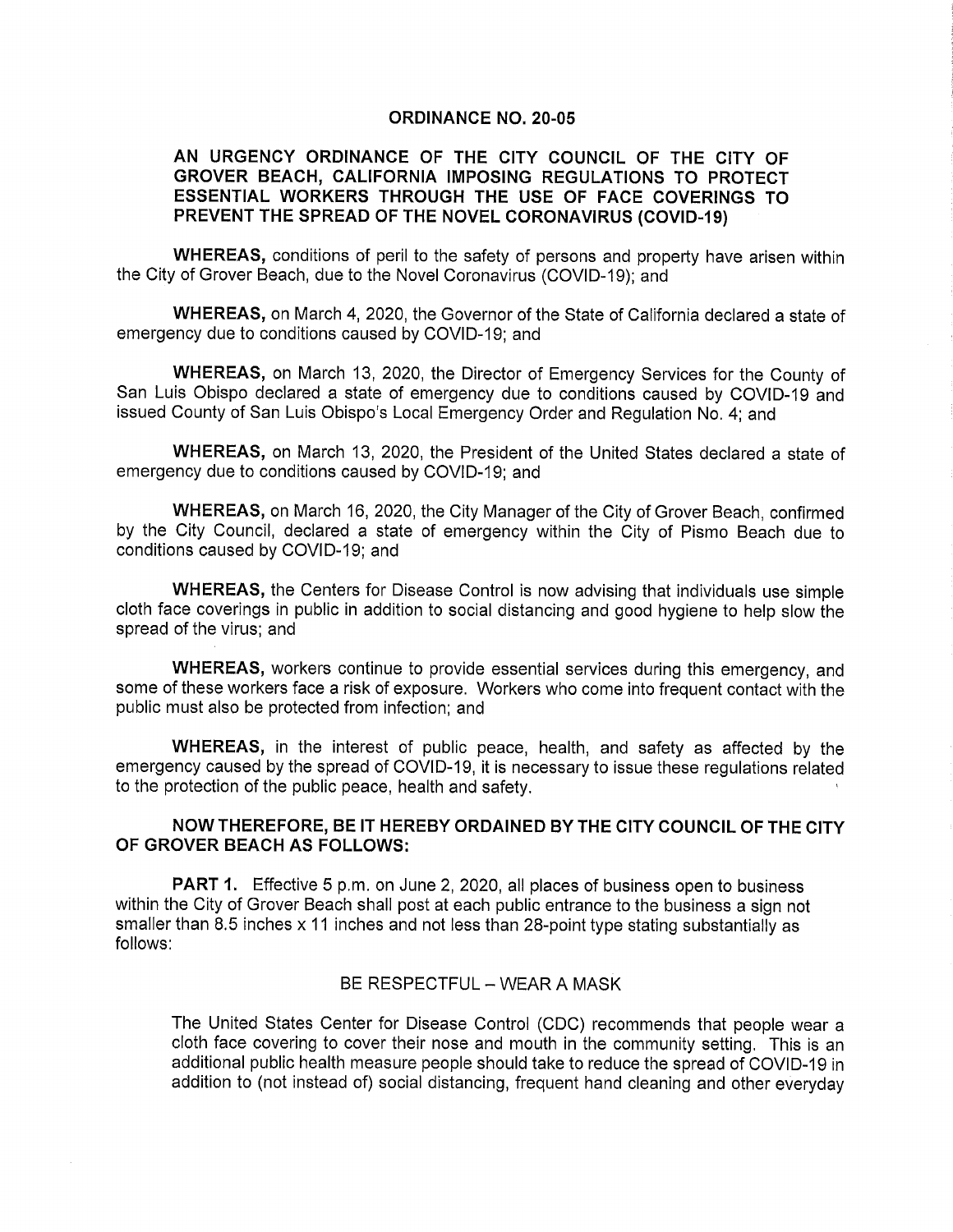preventive actions. Avoid entering this facility if you have a cough or fever and maintain a minimum six-foot distance from others while in this facility.

### DO YOUR PART - STAY APART

PART 2. All employees employed in businesses within the City of Grover Beach who can safely wear a face covering over their nose and mouth are required to do so when working in publicly accessible areas of the business where the employee is unable to maintain a minimum six-foot distance from patrons or visitors of the business. As used in this ordinance, an employee can safely wear a facial covering unless the employee provides his/her employer with written documentation from a health care provider attesting under penalty of perjury that the employee's health would be seriously and adversely affected by the face covering requirement set forth in this ordinance. As used in this ordinance, a "health care provider" shall have the same meaning as that set forth in Government Code Section 12945.2(c)(6).

PART 3. All business owners or operators shall ensure their employees comply with the requirements of this ordinance, and they shall provide, pay for, or reimburse their employees for face coverings as needed to comply with this ordinance. Single-use face coverings shall be properly discarded into trash receptacles when no longer in use. All persons, including nonmedical Essential Workers are discouraged from using Personal Protective Equipment (PPE), such as N95 masks, for non-medical reasons.

PART 4. Any violation of this ordinance is punishable as an administrative penalty and an infraction pursuant to Grover Beach Municipal Code Article 1, Chapters 2 or 4 at the discretion of the City Attorney.

PART 5. If any section, subsection, sentence, clause or phrase of this Ordinance is for any reason held invalid by a court of competent jurisdiction, such a decision shall not affect the validity of the remaining portions of this Ordinance. The City Council declares that it would have passed this Ordinance and each section, subsection, sentence, clause, or phrase thereof, irrespective of the fact that one or more sections, subsections, sentences, clauses, or phrases, be declared invalid.

PART 6. This ordinance shall become effective immediately upon passage and adoption hereof, as it is an urgency ordinance intended to immediately protect the public welfare, health and safety. This ordinance shall be reviewed on a periodic basis by the City Council, not to exceed a period of ninety days, to determine the continued need for the ordinance.

PART 7. Under the provisions of the California Environmental Quality Act (CEQA) Guidelines Section 15061 (b) (3), this ordinance is covered by the general rule that CEQA applies only to projects which have the potential for causing a significant effect on the environment. Where it can be seen with certainty that there is no possibility that the activity in question may have a significant effect on the environment, such as the adoption of the regulations contained herein, the activity is not subject to CEQA.

PART 8. This ordinance shall not be interpreted in any manner to conflict with controlling provisions of state or federal law, including, without limitation, the Constitution of the State of California. If any section, subsection, or clause of this ordinance shall be deemed to be unconstitutional or otherwise invalid, the validity of the remaining sections, subsections and clauses shall not be affected thereby.